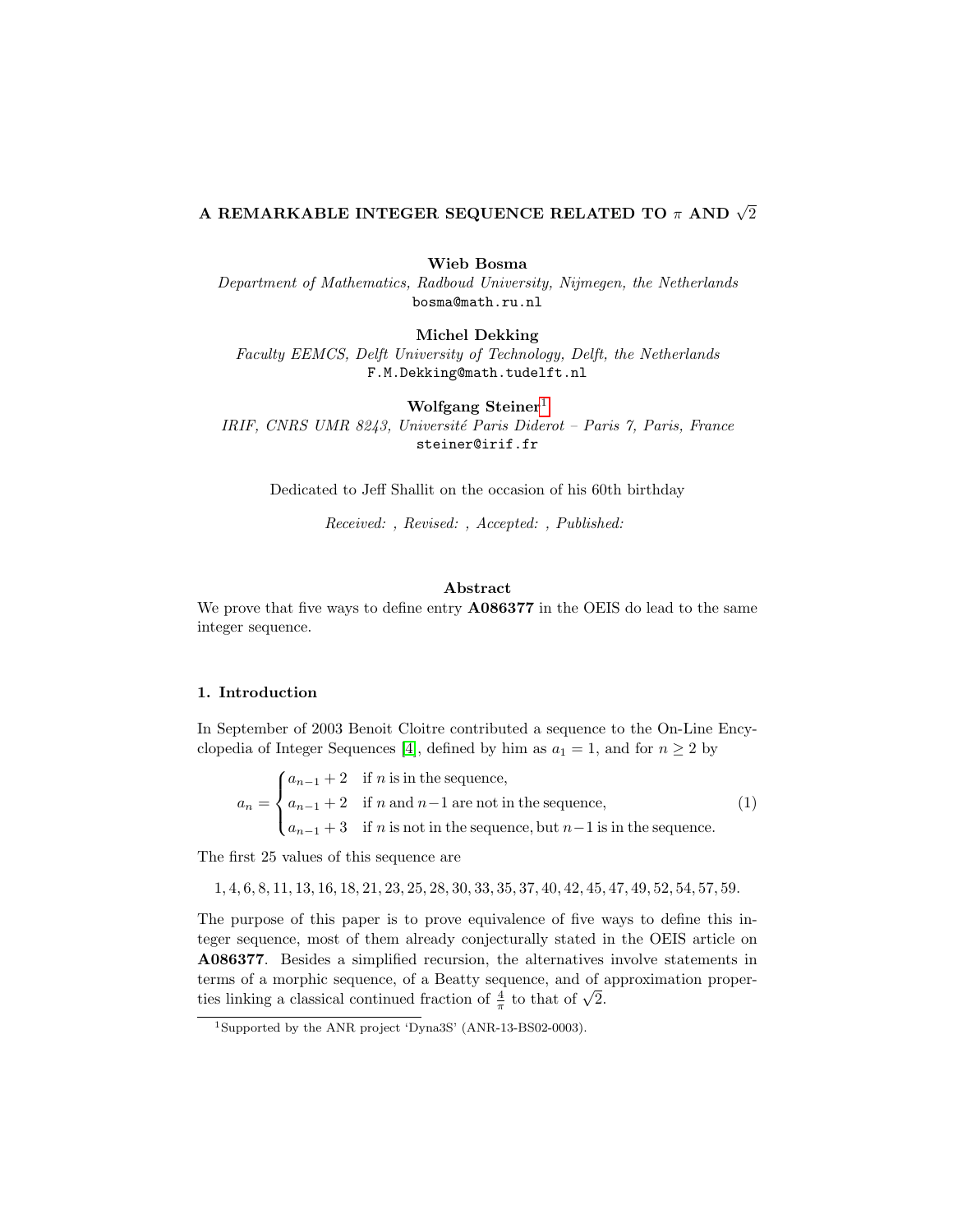## 2. The theorem

<span id="page-1-0"></span>**Theorem 1.** The following five definitions produce the same integer sequence:

 $(a_n)$  defined by  $a_1 = 1$  and for  $n \geq 2$ :

 $a_n =$  $\sqrt{ }$  $\int$  $\overline{\mathcal{L}}$  $a_{n-1} + 2$  if n is in the sequence,  $a_{n-1} + 2$  if n and  $n-1$  are not in the sequence,  $a_{n-1}$  + 3 if n is not in the sequence, but  $n-1$  is in the sequence;

 $(b_n)$  defined by  $b_1 = 1$  and for  $n \geq 2$ :

$$
b_n = \begin{cases} b_{n-1} + 2 & \text{if } n-1 \text{ is not in the sequence,} \\ b_{n-1} + 3 & \text{if } n-1 \text{ is in the sequence;} \end{cases}
$$

 $(c_n)$  for  $n \geq 1$  defined as the position of the n-th zero in the fixed point of the morphism

$$
\phi: \ \begin{cases} 0 \mapsto 011 \\ 1 \mapsto 01 \end{cases};
$$

 $(d_n)$  defined by  $d_n = \lfloor (1 + \sqrt{2}) \cdot n - \frac{1}{2} \rfloor$ √  $\overline{2}$  | for  $n \geq 1$ ;

$$
(e_n) \ \text{defined by } e_n = \lceil r_n \rfloor = \lfloor r_n + \frac{1}{2} \rfloor, \ \text{with } r_1 = \frac{4}{\pi} \text{ and } r_{n+1} = \frac{n^2}{r_n - (2n - 1)}, \ \text{for} \ n \ge 1.
$$

At first we found it hard to believe the equivalence of these definitions, but a verification of the first 130000 terms  $(a_{130000} = 313847)$  convinced us to look for proofs.

## 3. Simplification and a morphic sequence

To show that  $(b_n)$  defines the same sequence as  $(a_n)$ , simply note that  $a_n-a_{n-1} \geq 2$ for all n: hence if n is in the sequence then  $n-1$  is not, and we can combine the first two cases in Equation [\(1\)](#page-1-0).

In a comment to sequence A086377, Clark Kimberling asked if the integers in this sequence coincide with the positions of the zeroes in sequence A189687, which is the fixed point of the substitution

$$
\phi: \begin{cases} 0 \mapsto 011 \\ 1 \mapsto 01 \end{cases},
$$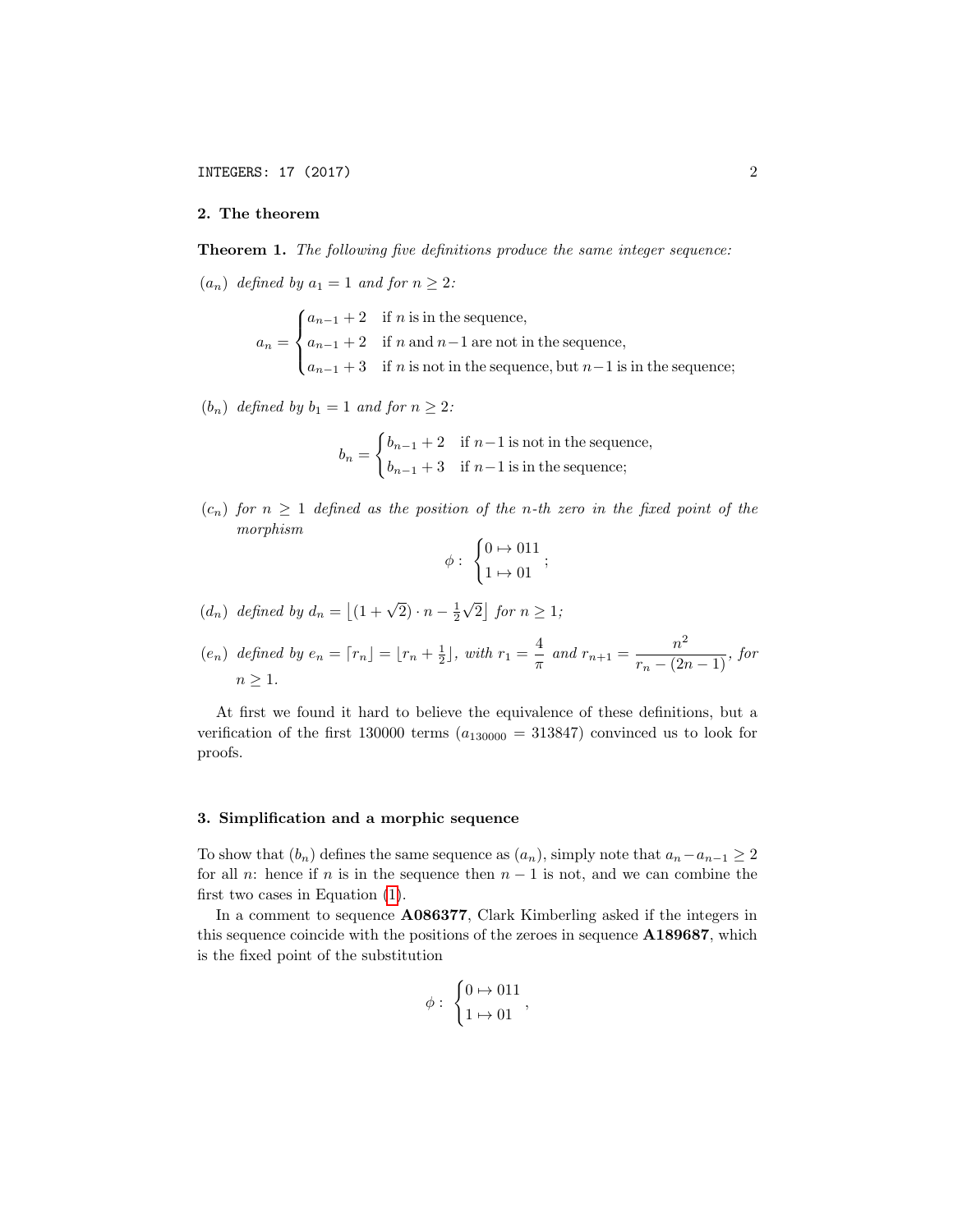defining the sequence  $(c_n)$  in the Theorem. It is not hard to see that this indeed produces the same as sequence  $(b_n)$ ; repeatedly applying the morphism  $\phi$  to 0 produces after a few steps the initial segment

0110101011010110101101010110101101010110101101010110101101011 · · · .

The position  $c_n$  of the *n*-th zero is 2 ahead of  $c_{n-1}$  precisely when the latter is followed by a single 1, that is, when there is a 1 at position  $n-1$ , and it is 3 ahead of  $c_{n-1}$  if that zero is followed by 11, which means that there was a 0 at position  $n-1$ . Thus the rule is exactly that defining  $(b_n)$ .

## 4. Beatty sequence

Every pair of real numbers  $\alpha$  and  $\beta$  determines a Beatty sequence by

$$
B(\alpha, \beta)_n := \lfloor n\alpha + \beta \rfloor, \qquad n = 1, 2, \dots.
$$

The numbers  $\alpha$  and  $\beta$  also determine sequences by

 $\text{St}(\alpha, \beta)_n := |(n+1)\alpha + \beta| - |n\alpha + \beta|, \quad n = 1, 2, \ldots,$ 

which is a Sturmian sequence (of slope  $\alpha$ ), over the alphabet  $\{0, 1\}$ , provided that  $0 \leq \alpha < 1$ .

Thus Sturmian sequences are first differences of Beatty sequences (when  $0 \leq \alpha \leq$ 1), but Beatty sequences and Sturmian sequences are also linked in another way.

<span id="page-2-0"></span>**Lemma 1.** Let  $\alpha > 1$  be irrational, and let  $(s_n)_{n \geq 1}$  be given by  $s_n = \text{St}(\frac{1}{\alpha}, -\frac{\beta}{\alpha})_n$ , for some real number  $\beta$  with  $\alpha + \beta > 1$  and such that  $k\alpha + \beta \notin \mathbb{Z}$  for all positive integers k. Then  $B(\alpha, \beta)$  is the sequence of positions of 1 in  $(s_n)$ .

*Proof.* This is a generalization of Lemma 9.1.3 in [\[1\]](#page-7-0), from homogeneous to inhomogeneous Sturmian sequences. The proof also generalizes:

there exists 
$$
k \ge 1
$$
:  $n = |k\alpha + \beta|$  if and only if

there exists  $k \geq 1$ :  $n \leq k\alpha + \beta < n+1$  if and only if

there exists 
$$
k \ge 1
$$
:  $\frac{n-\beta}{\alpha} \le k < \frac{n+1-\beta}{\alpha}$  if and only if

there exists  $k \geq 1$  :  $\left\lfloor \frac{n-\beta}{n} \right\rfloor$ α  $= k - 1$  and  $\frac{n - \beta}{n}$  $\frac{-\beta}{\alpha} + \frac{1}{\alpha}$ α  $\overline{\phantom{a}}$ if and only if

$$
\left\lfloor \frac{n+1}{\alpha} - \frac{\beta}{\alpha} \right\rfloor - \left\lfloor \frac{n}{\alpha} - \frac{\beta}{\alpha} \right\rfloor = 1
$$
 if and only if

$$
St\left(\frac{1}{\alpha}, -\frac{\beta}{\alpha}\right)_n = 1.
$$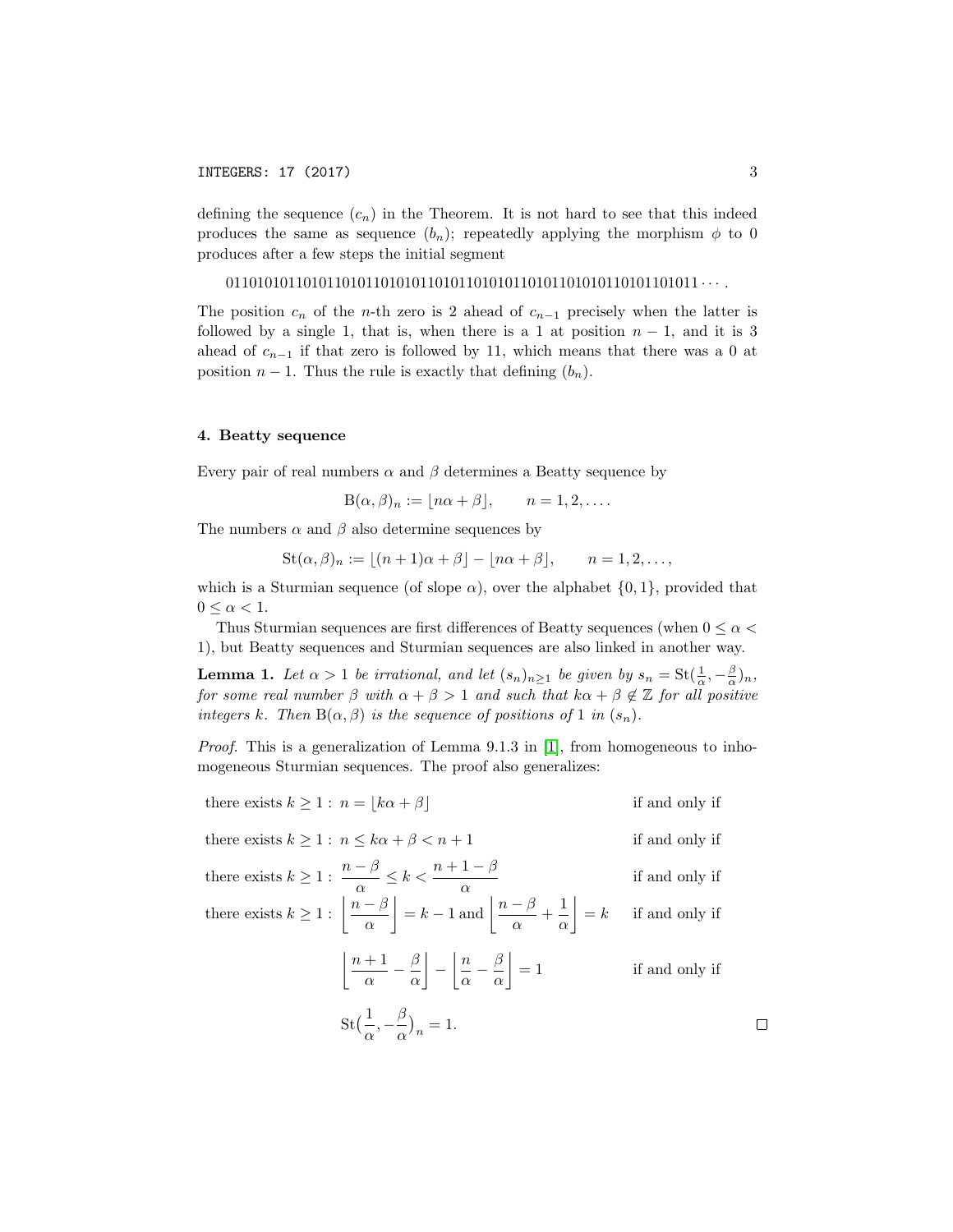Our goal in this section is to prove that  $(c_n) = (d_n)$ . Let  $\psi$  be the morphism  $\psi: \begin{cases} 0 \to 10 \\ 1 \to 100 \end{cases}$ , and let w be the fixed point. Then

#### w = 1001010100101001010010101001010010101001010010101001010010100 · · · ,

which is obtained by exchanging 0s and 1s in the fixed point of  $\phi$ , i.e.,  $\psi = E \phi E$ . with E the exchange morphism given by  $E(0) = 1, E(1) = 0$ . So the positions of 0 in the fixed point of  $\phi$  correspond to the positions of 1 in the fixed point w of  $\psi$ .

Let  $\alpha_d = 1 + \sqrt{2}$  and  $\beta_d = -\frac{1}{2}\sqrt{2}$ ; then  $d_n = B(\alpha_d, \beta_d)_n$ , for  $n \ge 1$ .

Applying Lemma [1,](#page-2-0) we deduce that  $d_n$  also equals the position of the *n*-th 1 in the Sturmian sequence  $St(\alpha, \beta)$ , generated by

$$
\alpha = \frac{1}{\alpha_d} = \sqrt{2} - 1, \ \beta = \frac{-\beta_d}{\alpha_d} = 1 - \frac{1}{2}\sqrt{2}.
$$

Lemma 2. St $(\sqrt{2}-1, 1-\frac{1}{2})$ √  $\overline{2})=w.$ 

*Proof.* This was already proved by Nico de Bruijn in 1981 ([\[2\]](#page-7-1)), where it is the main example. See also Lemma 2 in [\[6\]](#page-8-1). Note, however, that our Sturmian sequences start at  $n = 1$ .

For a 'modern' proof as suggested by [\[3,](#page-8-2) Section 4], let  $\psi_1$  and  $\psi_2$  be the elementary morphisms given by  $\psi_1(0) = 0.1, \psi_1(1) = 0$ , and  $\psi_2(0) = 10, \psi_2(1) = 0$ . Then  $\psi = \psi_2 \psi_1 E$ . This implies that the fixed point w of  $\psi$  is a Sturmian word (see [\[5,](#page-8-3) Corollary 2.2.19]). To find its parameters  $(\alpha, \beta)$ , use the 2D fractional linear maps that describe how the parameters of a Sturmian word change when one applies an elementary morphism. For Sturmian words starting at  $n = 0$ , the maps for  $E, \psi_1$ and  $\psi_2$  $\psi_2$  are<sup>2</sup> respectively (see [\[5,](#page-8-3) Lemma 2.2.17, Lemma 2.2.18, Exercise 2.2.6])

$$
T_0(x,y) = (1-x, 1-y), \ T_1(x,y) = \left(\frac{1-x}{2-x}, \frac{1-y}{2-x}\right), \ T_2(x,y) = \left(\frac{1-x}{2-x}, \frac{2-x-y}{2-x}\right).
$$

The change of parameters by applying  $\psi$  is therefore the composition

$$
T_{210}(x,y) := T_2 T_1 T_0(x,y) = \left(\frac{1}{2+x}, \frac{2+x-y}{2+x}\right)
$$

.

But the parameters  $\alpha$  and  $\beta$  of w do not change when one applies  $\psi$ . This means that  $(\alpha, \beta)$  is a fixed point of  $T_{210}$ , and one easily computes  $\alpha = \sqrt{2} - 1$ , and then  $\beta = \frac{1}{2}\sqrt{2}$ . Since our Sturmian words start at  $n = 1$ , we have to subtract  $\alpha$  from  $\beta$  $p = \frac{1}{2} \sqrt{2}$ . Since our Sturman words start<br>and obtain that  $w = \text{St}(\sqrt{2} - 1, 1 - \frac{1}{2}\sqrt{2})$ .  $\Box$ 

<span id="page-3-0"></span><sup>&</sup>lt;sup>2</sup>Actually there is a subtlety here involving the ceiling representation of a Sturmian sequence, but that does not apply in our case since  $\beta \notin \mathbb{Z} \alpha + \mathbb{Z}$ .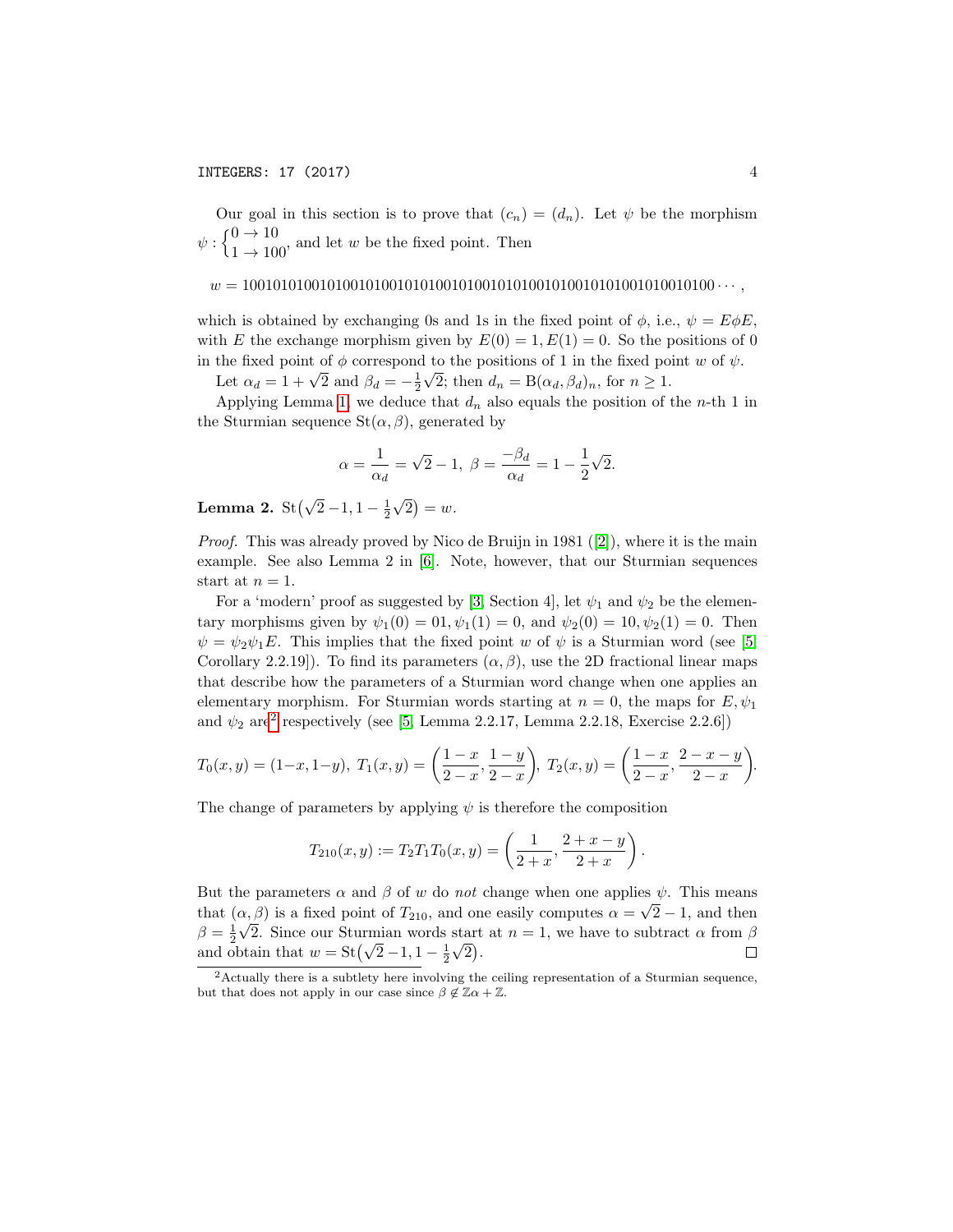## INTEGERS: 17 (2017) 5

#### 5. Converging recurrence

In a comment to entry A086377, Joseph Biberstine conjectured a beautiful connection with the infinite continued fraction expansion

$$
\frac{4}{\pi} = 1 + \cfrac{1^2}{3 + \cfrac{2^2}{5 + \cfrac{3^2}{7 + \cfrac{4^2}{9 + \cfrac{5^2}{11 + \cfrac{6^2}{\ddots}}}}}}}
$$

derived from the arctangent function expansion. If we define  $R_n$  for  $n \geq 1$  by

$$
R_n = 2n - 1 + \frac{n^2}{2n + 1 + \frac{(n+1)^2}{2n + 3 + \frac{(n+2)^2}{2n + 5 + \frac{(n+3)^2}{2}}}}.
$$

then  $R_1 = 4/\pi$  and  $R_n = 2n - 1 + \frac{n^2}{R}$  $\frac{n}{R_{n+1}}$ . We see that  $R_n$ n  $R_{n+1}$  $\frac{R_{n+1}}{n+1} - \frac{2n-1}{n}$ n  $R_{n+1}$  $\frac{R_{n+1}}{n+1} - \frac{n^2}{n(n+1)}$  $\frac{n}{n(n+1)} = 0.$ 

This implies that if  $R_n/n$  converges, for  $n \to \infty$ , then it does so to a (positive) zero This implies that if  $R_n/n$  converges, for  $n \to \infty$ , then for  $x^2 - 2x - 1$ , that is, to  $1 + \sqrt{2}$ ; cf. Lemma [3](#page-4-0) below.

We consider now, conversely and slightly more generally, for any real  $h \geq 1$ , a sequence of positive numbers  $r_n$  satisfying

<span id="page-4-1"></span>
$$
r_n = hn - 1 + \frac{n^2}{r_{n+1}}
$$
 (2)

,

for  $n \geq 1$ . We first show that this sequence is unique, i.e., there is a unique  $r_1 > 0$ such that  $r_n > 0$  for all  $n \geq 1$ , and give estimates for its terms.

<span id="page-4-0"></span>**Lemma 3.** For each  $h \geq 1$ , there is a unique sequence of positive real numbers  $(r_n)_{n\geq 1}$  satisfying the recurrence [\(2\)](#page-4-1). Moreover, we have for this sequence, for all  $n \geq 1$ ,

<span id="page-4-2"></span>
$$
0 < r_n - \alpha n + c < \frac{(\alpha - c)(c - 1)}{\alpha n} \tag{3}
$$

with 
$$
\alpha = \frac{h + \sqrt{h^2 + 4}}{2}
$$
 and  $c = \frac{1 + \alpha}{2\alpha - h} = \frac{1}{2} + \frac{h + 2}{2\sqrt{h^2 + 4}}$ .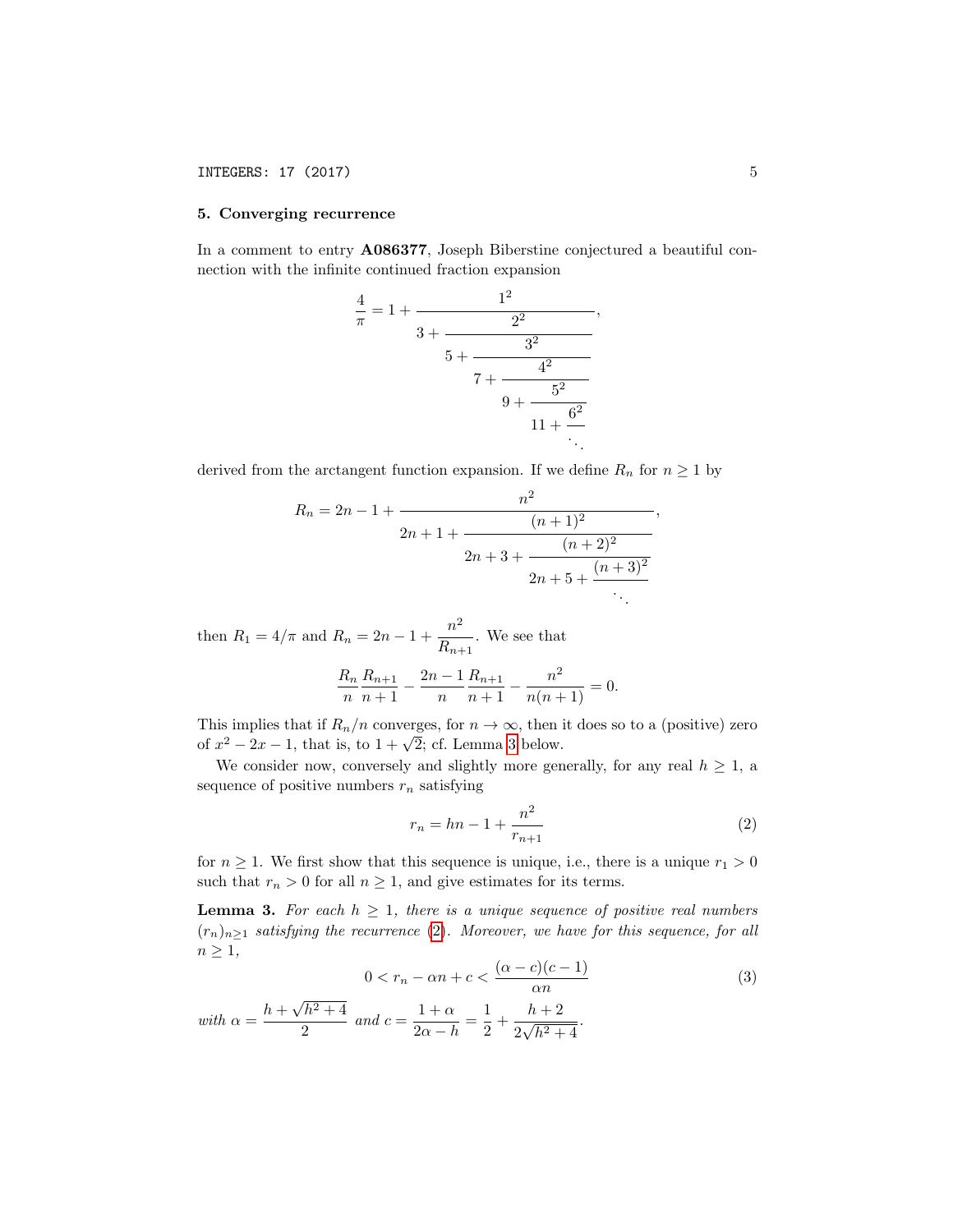*Proof.* Let  $f_n(x) = hn - 1 + n^2/x$ . Suppose that a sequence of positive numbers  $r_n$  satisfies [\(2\)](#page-4-1), i.e., that  $f_n(r_{n+1}) = r_n$  for all  $n \ge 1$ . Then we have  $r_n > hn-1$ and thus  $r_n < (h + 1/h)n$  for all  $n \ge 1$ . We deduce that there exists some  $\delta > 0$ and  $N \geq 1$  such that  $r_n > (h + \delta)n$  for all  $n \geq N$ . Suppose that there is another sequence of positive numbers  $\tilde{r}_n$  satisfying [\(2\)](#page-4-1). Since  $|f'_n(x)| = |n/x|^2 < 1/(h+\delta)$ for all  $x > (h + \delta)n$ , we have

$$
|r_N - \tilde{r}_N| = |f_N f_{N+1} \cdots f_{n-1}(r_n) - f_N f_{N+1} \cdots f_{n-1}(\tilde{r}_n)|
$$
  

$$
< \frac{|r_n - \tilde{r}_n|}{(h + \delta)^{n-N}} < \frac{n/h}{(h + \delta)^{n-N}}
$$

for all  $n \geq N$ , hence  $r_N = \tilde{r}_N$ , which implies that  $r_n = \tilde{r}_n$  for all  $n \geq 1$ . Next we show that

$$
f_n(\alpha(n+1)-c) < \alpha n - c + \frac{(\alpha - c)(c-1)}{\alpha n}
$$

and

$$
f_n\Big(\alpha(n+1)-c+\frac{(\alpha-c)(c-1)}{(n+1)\alpha}\Big)>\alpha n-c.
$$

Indeed, using that  $\alpha^2 = h\alpha + 1$  and  $2\alpha c - h c = 1 + \alpha$ , we have

$$
(\alpha n + \alpha - c) f_n(\alpha (n + 1) - c) = (hn - 1)(\alpha n + \alpha - c) + n^2
$$
  

$$
= (h\alpha + 1)n^2 + (h\alpha - hc - \alpha)n - (\alpha - c)
$$
  

$$
< \alpha^2 n^2 + (\alpha^2 - 2\alpha c)n - (\alpha - c) + \frac{(\alpha - c)^2(c - 1)}{\alpha n}
$$
  

$$
= (\alpha n + \alpha - c)\left(\alpha n - c + \frac{(\alpha - c)(c - 1)}{\alpha n}\right),
$$

and

$$
\left(\alpha n + \alpha - c + \frac{(\alpha - c)(c - 1)}{\alpha(n + 1)}\right)(\alpha n - c)
$$
  

$$
< \alpha^2 n^2 + (\alpha^2 - 2\alpha c)n - (\alpha - c) - \frac{c(\alpha - c)(c - 1)}{\alpha(n + 1)}
$$
  

$$
< (h\alpha + 1)n^2 + (h\alpha - hc - \alpha)n - (\alpha - c) - \frac{(\alpha - c)(c - 1)}{\alpha(n + 1)}
$$
  

$$
< (hn - 1)\left(\alpha n + \alpha - c + \frac{(\alpha - c)(c - 1)}{\alpha(n + 1)}\right) + n^2
$$
  

$$
= \left(\alpha n + \alpha - c + \frac{(\alpha - c)(c - 1)}{\alpha(n + 1)}\right)f_n\left(\alpha(n + 1) - c + \frac{(\alpha - c)(c - 1)}{\alpha(n + 1)}\right).
$$

As  $f_n$  is monotonically decreasing for  $x > 0$ , we deduce that

$$
0 < f_n(x) - \alpha n + c < \frac{(\alpha - c)(c - 1)}{\alpha n}
$$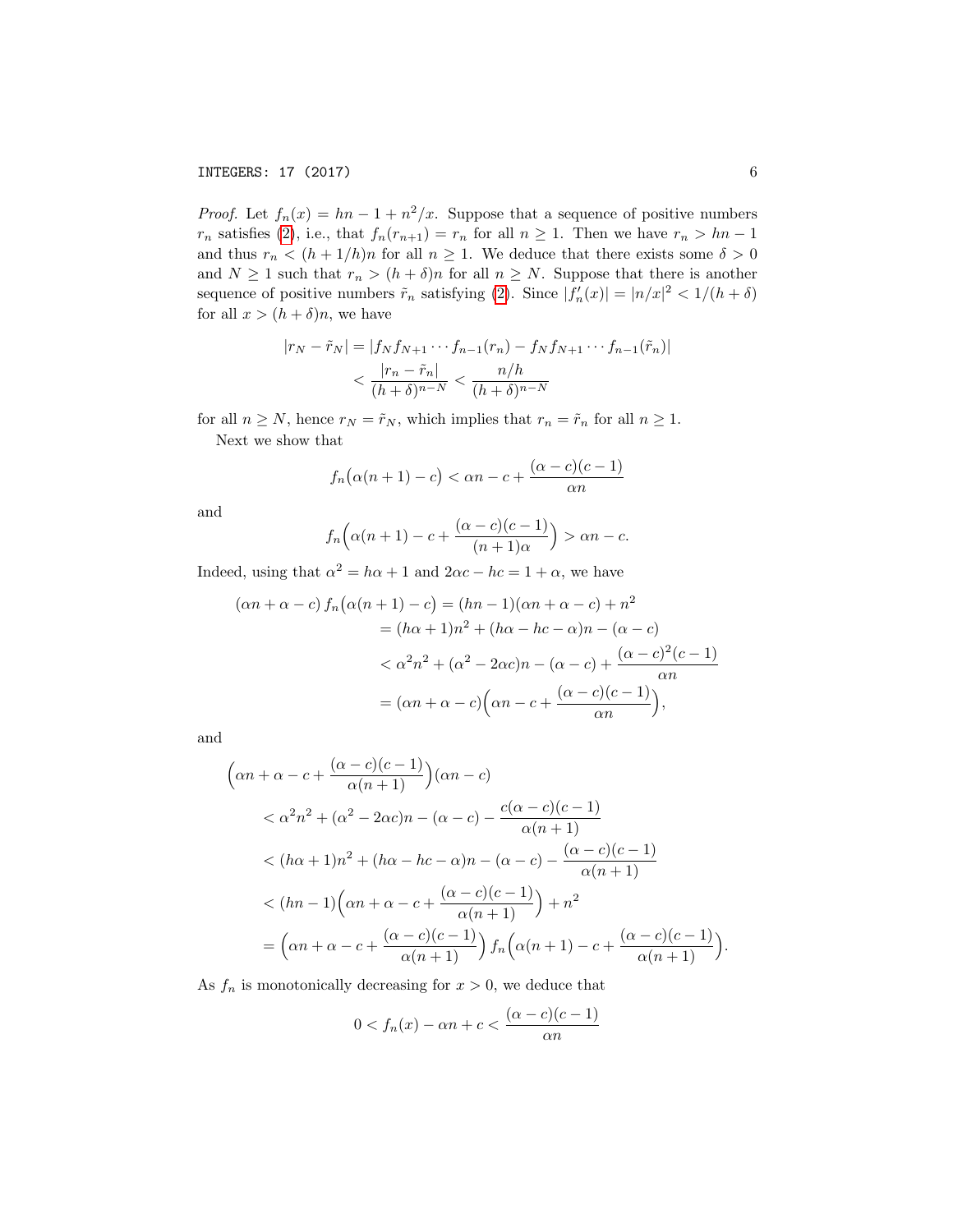## INTEGERS: 17 (2017) 7

for all x with  $0 \leq x - \alpha(n+1) + c \leq \frac{(\alpha-c)(c-1)}{\alpha(n+1)}$ . Then we also have

$$
0 < f_n f_{n+1} \cdots f_{n+k-1} \big( \alpha(n+k) - c + x \big) - \alpha n + c < \frac{(\alpha - c)(c - 1)}{\alpha n}
$$

for all  $k, n \geq 1, 0 \leq x - \alpha(n+k) + c \leq \frac{(\alpha-c)(c-1)}{\alpha(n+k)}$  $\frac{a-c}{\alpha(n+k)}$ . As  $f_n$  is contracting for  $x \geq$  $\alpha(n+1)-c$ , the intervals  $[f_1f_2\cdots f_n(\alpha(n+1)-c), f_1f_2\cdots f_n(\alpha(n+1)-c+\frac{(\alpha-c)(c-1)}{\alpha(n+1)})]$ converge to a point  $r_1$ . Then the numbers  $r_n$  given by [\(2\)](#page-4-1) satisfy [\(3\)](#page-4-2) for all  $n \geq 1$ . By the first paragraph of the proof, this is the unique sequence of positive numbers satisfying [\(2\)](#page-4-1).  $\Box$ 

Now consider when  $\alpha n - c + \frac{1}{2}$  is close to  $\lceil \alpha n - c + \frac{1}{2} \rceil$ . Let  $p_k/q_k$  be the convergents of the regular continued fraction  $\alpha = [h; h, h, \ldots]$ , i.e.,  $q_{-1} = 0$ ,  $q_0 = 1$ ,  $q_{k+1} = hq_k + q_{k-1}$  for  $k \geq 1$ ,  $p_k = q_{k+1}$ . Then we have

$$
q_k = \frac{\alpha^{k+1} + (-1)^k / \alpha^{k+1}}{\alpha + 1/\alpha}
$$

and thus

<span id="page-6-0"></span>
$$
q_k \alpha - p_k = \frac{(-1)^k}{\alpha^{k+1}}.
$$
\n(4)

**Lemma 4.** Let h be a positive integer and  $\alpha = \frac{h + m}{h}$  $h^2 + 4$  $\frac{n+1}{2}$ . Then we have

$$
\lceil \alpha n \rceil - \alpha n = \begin{cases} j/\alpha^{2k} & \text{if } n = jq_{2k-1}, \, k \ge 1, \, 1 \le j < \alpha^{2k}, \\ \frac{(\alpha - 1)}{\alpha^{2k+1}} & \text{if } n = q_{2k-1} + q_{2k}, \, k \ge 0, \\ \frac{(\alpha + 1)}{\alpha^{2k+2}} & \text{if } n = q_{2k+1} - q_{2k}, \, k \ge 0, \end{cases}
$$

and  $n(\lceil \alpha n \rceil - \alpha n) \geq 1$  for all other  $n \geq 1$ .

*Proof.* The formulas for  $n = iq_{2k-1}$ ,  $n = q_{2k-1} + q_{2k}$  and  $n = q_{2k+1} - q_{2k}$  are immediate from [\(4\)](#page-6-0). By [\[7,](#page-8-4) Ch. 2, §5, Theorem 2], we have  $n(\lceil \alpha n \rceil - \alpha n) \ge 1$  for all  $n \geq 1$  that are not of the form  $jq_k$ ,  $1 \leq j < \alpha/\sqrt{h}$ ,  $q_k + q_{k-1}$  or  $q_k - q_{k-1}$ . Since  $\alpha q_{2k} - \lfloor \alpha q_{2k} \rfloor = 1/\alpha^{2k+1}, \ \alpha(q_{2k} + q_{2k+1}) - \lfloor \alpha (q_{2k} + q_{2k+1}) \rfloor = (\alpha - 1)/\alpha^{2k+2}$  and  $\alpha(q_{2k} - q_{2k-1}) - \lfloor \alpha(q_{2k} - q_{2k-1}) \rfloor = (\alpha+1)/\alpha^{2k+1}$ , we have  $\lceil \alpha n \rceil - \alpha n > 1/2$  for  $n = iq_{2k}, n = q_{2k} + q_{2k+1}$  and  $n = q_{2k} - q_{2k-1}$ . If moreover  $n \geq 2$ , then we have thus  $n(\lceil \alpha n \rceil - \alpha n) \ge 1$  for these n as well. Since  $q_0 + q_{-1} = 1$ , the case  $n = 1$  has already been treated.  $\Box$ 

We obtain that

$$
n(\lceil \alpha n \rceil - \alpha n) = \begin{cases} \frac{j^2(1 - 1/\alpha^{4k})}{\sqrt{h^2 + 4}} & \text{if } n = jq_{2k-1}, \, k \ge 1, \, 1 \le j < \alpha^{2k}, \\ \frac{h - (\alpha - 1)^2/\alpha^{4k+2}}{\sqrt{h^2 + 4}} & \text{if } n = q_{2k-1} + q_{2k}, \, k \ge 0, \\ \frac{h - (\alpha + 1)^2/\alpha^{4k+4}}{\sqrt{h^2 + 4}} & \text{if } n = q_{2k+1} - q_{2k}, \, k \ge 0. \end{cases}
$$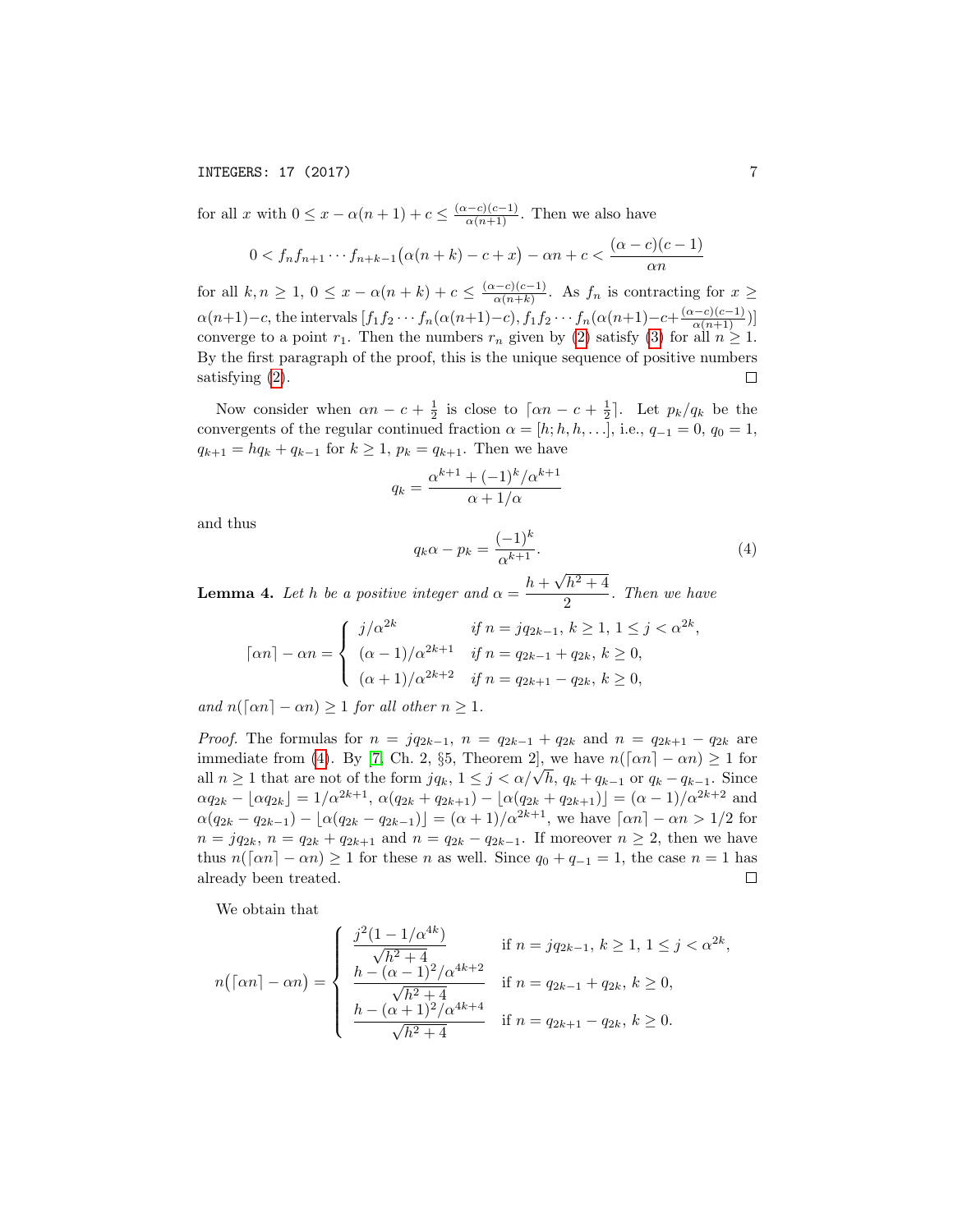INTEGERS: 17 (2017) 8

The worst case for  $n = q_{2k-1} + q_{2k}$  or  $n = q_{2k+1} - q_{2k}$  is given by  $n = q_{-1} + q_0 = 1$ , hence

$$
n((\alpha n - \alpha n) \ge h + 1 - \alpha = 1 - \frac{1}{\alpha})
$$

for all  $n \geq 1$  such that  $n \neq q_{2k-1}$  for all  $k \geq 1$ .

Now we come back to the case  $h = 2$  and consider the distance of  $\alpha n - c + \frac{1}{2}$  to the nearest integer above  $\alpha n - c + \frac{1}{2}$ . Note that  $c - \frac{1}{2} = \frac{1}{\sqrt{2}}$  $\frac{1}{2}$ . We have

$$
2\left(\left\lceil \alpha n - \frac{1}{\sqrt{2}}\right\rceil - \alpha n + \frac{1}{\sqrt{2}}\right) = 2\left\lceil \alpha n - \frac{1}{\sqrt{2}}\right\rceil - 1 - \alpha(2n - 1)
$$

$$
\geq \left\lceil \alpha(2n - 1) \right\rceil - \alpha(2n - 1) > \frac{\alpha - 1}{2\alpha n},
$$

where we have used that  $q_{2k-1}$  is even for all  $k \geq 1$ ; thus

$$
\left\lceil \alpha n - \frac{1}{\sqrt{2}} \right\rceil - \alpha n + \frac{1}{\sqrt{2}} > \frac{\alpha - 1}{4\alpha n}.
$$

Since  $(\alpha - c)(c - 1) = \frac{1}{4\alpha}$ , we have

$$
\alpha n-\frac{1}{\sqrt{2}} < r_n+\frac{1}{2}<\alpha n-\frac{1}{\sqrt{2}}+\frac{1}{4\alpha n}<\alpha n-\frac{1}{\sqrt{2}}+\frac{\alpha-1}{4\alpha n}<\left\lceil \alpha n-\frac{1}{\sqrt{2}}\right\rceil
$$

for all  $n \geq 1$ , thus  $d_n = e_n$ . This completes the proof of Theorem [1.](#page-1-0)

We remark that  $h = 2$  cannot be replaced by an arbitrary positive integer in We remark that  $h = 2$  cannot be replaced by an arbitrary positive integer in<br>the previous paragraph. For example, for  $h = 1$ , we have  $\alpha = \frac{1+\sqrt{5}}{2}$ ,  $c = \frac{\alpha^2}{\sqrt{5}}$ ,  $\lfloor 137\alpha - c + \frac{1}{2} \rfloor = 220$  and  $\lfloor r_{137} + \frac{1}{2} \rfloor = 221$ . However, computer simulations suggest that (for any h) we always have  $|\alpha n - c| = |r_n|$ .

## 6. Acknowledgement

The authors gratefully acknowledge the organization of the Lorentz Center, Leiden, workshop Aperiodic Patterns in Crystals, Numbers and Symbols, in particular Robbert Fokkink, for bringing them together in a stimulating atmosphere.

## References

- <span id="page-7-0"></span>[1] J.-P. Allouche, and J. O. Shallit, Automatic Sequences, Theory, Applications, Generalizations, Cambridge University Press, Cambridge, 2003.
- <span id="page-7-1"></span>[2] N. G. de Bruijn, Sequences of zeros and ones generated by special production rules, Indag. Math. 43 (1981), 27–37.